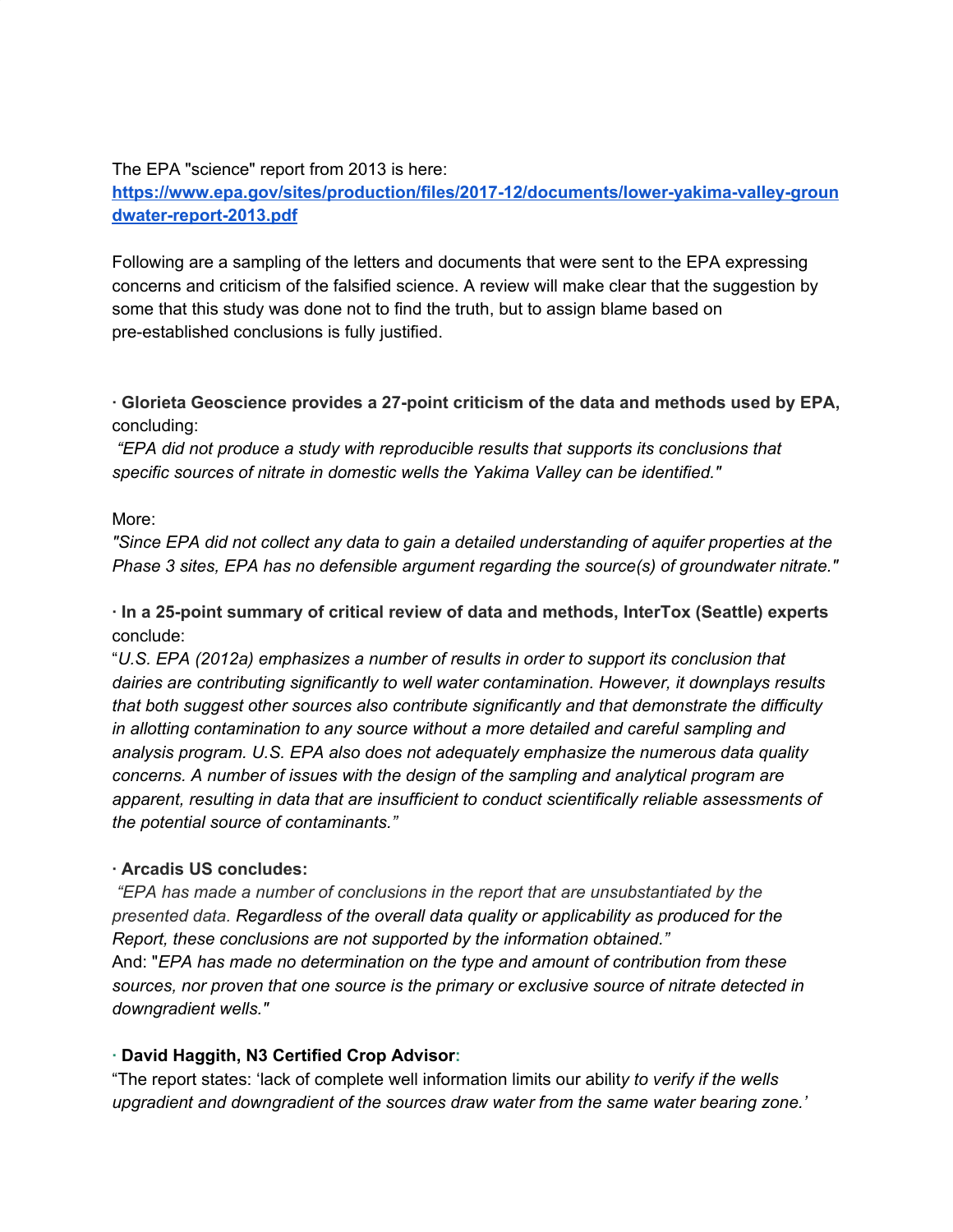*Surely this is crucial to the investigation and without this any comparison of contamination levels* is tenuous at best. In fact, it seems that there is very little upgradient water information at all. *Admittedly there are a limited number of wells to select from in the area above the dairies but statistical significance requires more than the two questionable wells you have selected." More:*

*"The study in fact proves nothing we didn't already know. There is contamination of some drinking water wells and we don't know where it is coming from. The study hypothesizes that the dairy farms are the source of this contamination but has not produced any evidence that scientifically proves that their hypothesis is true."*

# **· Yakima County:**

*"…after our own review of the study and after careful consideration of comments made by …local, state, and tribal entities, we do not believe that the study provides that strong scientific foundation. Instead, the study has created a considerable amount of confusion, distrust, uncertainty, and skepticism amongst the affected communities and parties. We believe this negativity is largely due to the limitations documented in the study – most notably the lack of well data and trend data."*

**· Yakama Nation (the area Native American tribe):** *"The report, at best, is inconclusive partly because of documented limitations to the study, and partly due to the unexpected lack of bacteria detections...Without the MST component of the study no clear line of evidence towards any one source exists….The report does acknowledge that the study lacked some important information which would have been helpful to clarify the situation. Of primary importance was the lack of well data."*

### More:

*"Applying studies to the Yakima Valley in which the authors openly state that the research presented is intended to apply specifically to the region in which it was conducted and that their own research shows that lagoon efficiency should be judged on a site specific basis is not only disconcerting but borderline reckless."*

**· Steve Wangemann, Ph.D. (BIA Soil Scientist)** *"While large dairy and livestock operations present a significant potential for groundwater contamination, the current study does not provide the level of scientific proof that I believe is needed to implicate individual operators. The one inch soils samples, for example, are an extremely weak circumstantial link to groundwater contamination, because they do not reflect the nitrate component lost from the root zone by leaching."*

**· Rob Duff, Environmental Assessment Program Manager, WA State Department of Ecology:** *"The lack of well construction information on many of the wells is unfortunate. In order to make more definitive conclusions on the sources of nitrate contamination, well depth and the screened interval are essential information. It is our hope that EPA will conduct Phase 4 of their planned study, as originally proposed in their quality assurance project plan, and install monitoring wells to refine the conclusions drawn in this study. These additional steps should*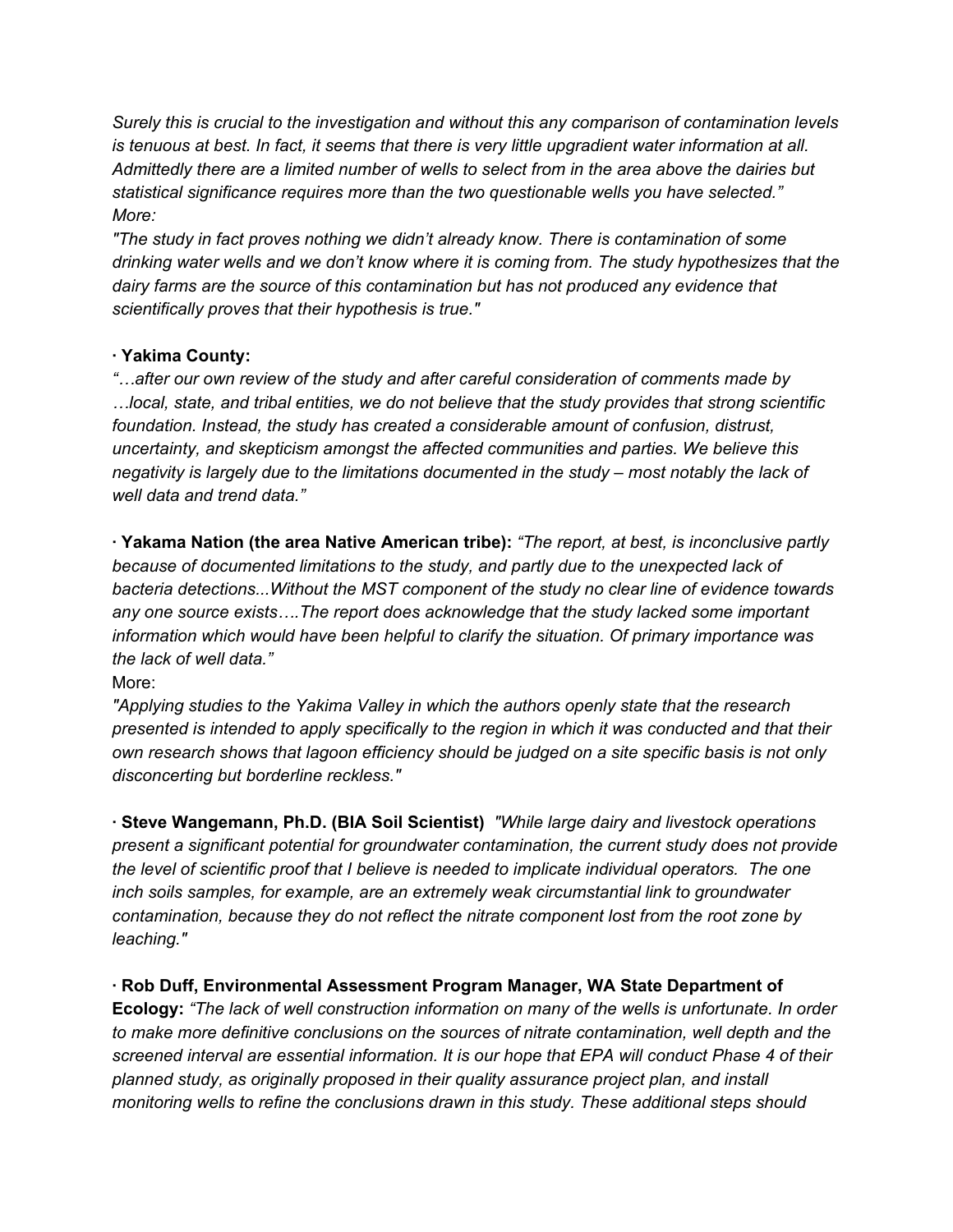*reduce uncertainty regarding the findings and more clearly identify sources of nitrate contamination in Lower Yakima Valley groundwater. Ecology would be happy to provide technical review of the Phase 4 monitoring plan."*

**· Washington State Department of Agriculture:** *"…after reviewing the report WSDA is concerned that the report under-emphasized the degree of uncertainty associated with the identification of specific sources. We are also concerned regarding the over-emphasis of the data and the identification of potential sources beyond a reasonable area."* WSDA also discusses limitations of the study that are noted in the report, and discusses questionable assumptions used in calculations. It disputes that the conclusions are supported by the data presented.

### **John R. David, National Nutrient Management Specialist, Ecological Sciences Division, NRCS**: Noted some assumptions of EPA were *"misleading."*

*"EPA's restricted access to important sites or data made it difficult to estimate the pollution contribution from individual farms." "It appears that the high levels of nitrate found in drinking water wells in the Yakima Valley are coming from multiple sources. Moe information is needed to help focus attention on site/management issues contributing to pollutants."*

### **· Richard Fasching, NRCS Portland:**

*"The conclusions pertaining to the dairies are based on data that does not properly represent the sources or the extent of nitrates."*

*"After reading the report and reviewing the numerous data and conclusions derived from it, I am highly skeptical of their conclusions based on their testing methods, procedures, and interpretations of these recorded throughout the report. The report is filled with considerable errors in calculations and interpretations that, based on the performed tests, methods and interpretations, cannot be scientifically defended to derive at the stated conclusions." "It is my suggestion that this report be retracted and data collection begin in earnest including the above listed management information and the appropriate tests using proper data collection methods and testing techniques."*

### **· David Tarkalson, Soil Scientist/Systems Agronomist, USDA-ARS NW Irrigation & Soils**

**Research Lab:** *"I would request that my name and affiliation be removed as a reviewer from the final report. The final version of the report contains information that I did not review in the original draft. A couple examples include: 1. the inclusion of quantities of lagoon liquid leakage and 2. differing interpretation of pharmaceutical data."*

# · **Saqib Mukhtar, Ph. D., (then Associate Dean for Biological & Agricultural Engineering, Texas A & M)**:

*"This review document discusses the lack of replicated and statistically deficient sampling of potential sources and sinks of nitrate and other analytes in the Lower Yakima Valley. Other observations pointing out to study assumptions are also provided. This phase 3 report by EPA also points to limited or non-existent information (page 84, Section X) on several important*